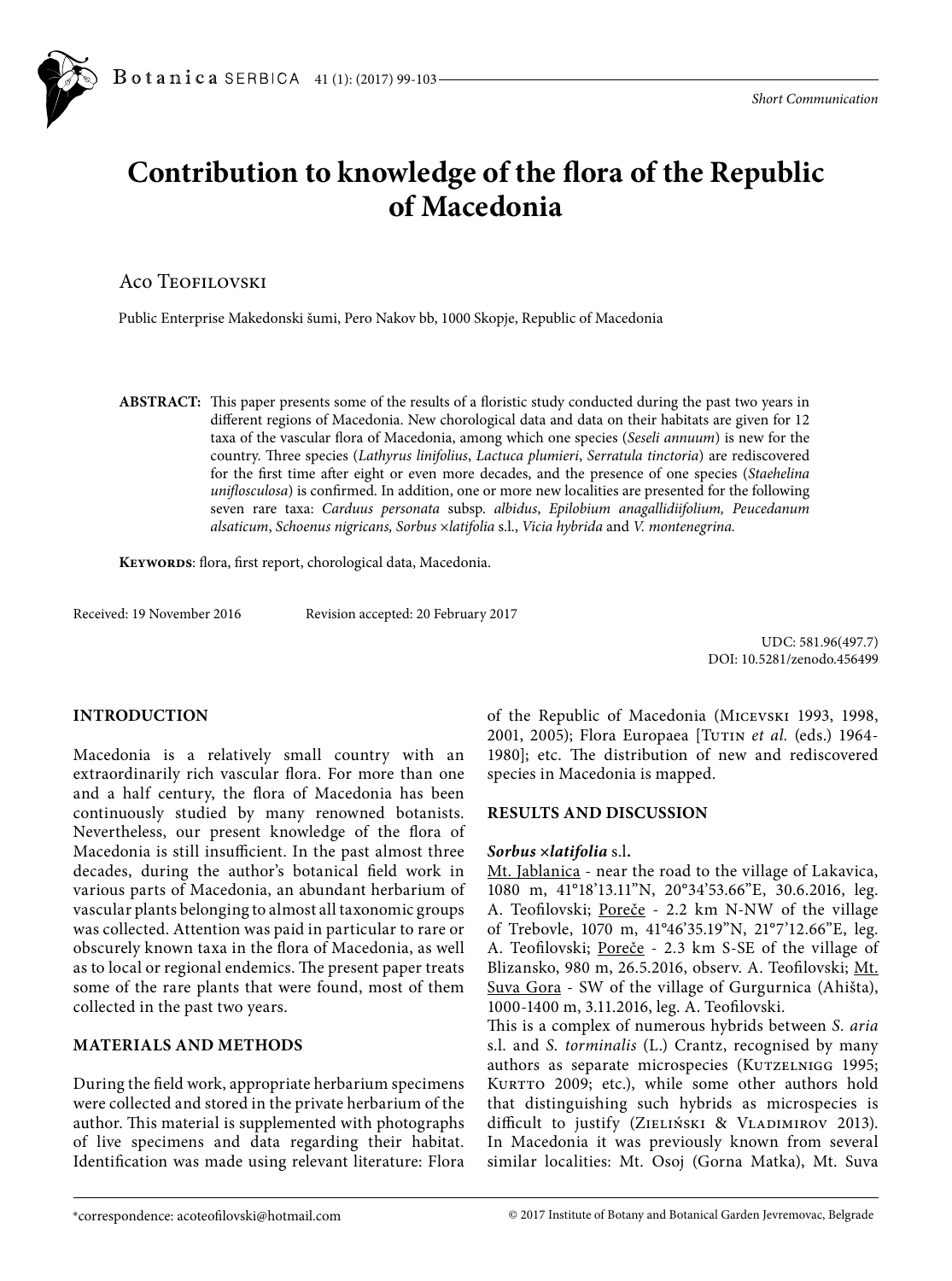Gora (Karpa Belanica, Golina, Larce, Blace) and Mt. Karadžica (Kopanje) (Teofilovski *et al.* 2015). The most typical habitats of *Sorbus* ×*latifolia* s.l. in Macedonia are *Ostrya carpinifolia* Scop. forests and forest clearings on a carbonate geological substrate. The parental species *S. aria* s.l. and *S. torminalis* are usually present at the same localities, the second one being regularly far less frequent and in many cases absent. On the Balkan Peninsula, *Sorbus* ×*latifolia* s.l. is also known from several localities in central and eastern Bulgaria and one locality in eastern Serbia (Drzina) (ZIELIŃSKI & VLADIMIROV 2013).

## *Vicia hybrida* **L.**

Skopje - 0.8 km S-SE of the train station, grassy place, 41°59'1.81" "N, 21°26'43.80"E, 11.4.2016, leg. A. Teofilovski.

This species was previously known from Alšar (Kavadarci) (DEGEN & DÖRFLER 1897); and from Taorska Gorge and Krivolak (Micevski 2001). The newly recorded population consists of more than 200 individuals growing in a large waste area in the central part of Skopje.

## *Vicia montenegrina* **Rohlena**

Mt. Stogovo - near the Garska River, beech forest, 1450 m, 30.8.2014, leg. A. Teofilovski & Z. Nikolov; Mt. Jablanica - Elenov Rid, forest margin (*Fagus* and *Ostrya*), 1415 m, carbonate substrate, 41°17'51.63"N, 20°33'41.75"E, 23.6.2016, leg. A. Teofilovski; Mt. Jablanica - above the village of Nerezi, thinned beech forest, 1350-1450 m, 13.9.2016, leg. A. Teofilovski.

This species was previously known from Mt. Bistra (Arap Kula, Starec, Suvi Dol) (Rizovski & Džekov 1990), Gostivar (Mavrovi Anovi, Vrben) (Micevski 2001) and the Šar Planina Mountains (Lešnica) (Teofilovski 2014). It is a Balkan endemic, occurring also in Bosnia and Herzegovina, Montenegro (STUPAR et al. 2009) and Bulgaria (Rila) [Kuzmanov 1976, sub *V. abbreviata*  Spreng. subsp. *orbelica* (Stoj. & Stef.) Kuzm.]. The discovery of this species on Mts. Stogovo and Jablanica extends its range to the southern parts of the western Macedonian mountain chain.

## *Lathyrus linifolius* **(Reichard) Bässler** (Fig. 1)

Mt. Suva Gora - Ahišta, 3 km SE-S of the village of Gurgurnica, c. 1430 m, 3.11.2016, leg. A. Teofilovski.

Only a few individuals were observed, growing on a bushy place in a devastated beech forest on a calcareous geological substrate. This species was previously known only from the subalpine region of Mt. Golešnica (Bornmuller 1925, sub *Orobus tuberosus* L.), but for almost a century thereafter it was not rediscovered on that mountain or at any other locality in Macedonia. The range of this species includes Europe eastwards to northwestern Russia and the Balkan Peninsula (excluding

its southeastern parts) and Algeria (ILIDS World Database of Legumes 2010). Because the eastern edge of the range of this species passes through the territory of Macedonia (Mt. Golešnica), its rediscovery in the flora of Macedonia is also of phytogeographical interest.

#### *Epilobium anagallidiifolium* **Lam.**

Mt. Jablanica - Vevčanska Lokva, 1965 m, 41°14'34.74"N, 20°32'0.33"E, 23.8.2016, leg. A. Teofilovski & D. Mandžukovski.

*Epilobium anagallidiifolium* is an arctic-alpine circumpolar species previously reported only from the alpine area of Mts. Korab (Kobilino Pole) and Nidže (Kajmakčalan) (Micevski 1983, 2001). An earlier report from Mt. Pelister (Micevski 1983) later was omitted by the same author (Micevski 2001) and thus is considered a doubtful record.

On Mt. Jablanica this species was observed on the banks of the alpine lake Vevčanska Lokva in a rocky place with a very sparse plant cover.

## *Peucedanum alsaticum* **L.**

Mt. Maleševski Planini - 3.8 km S-SW of the village of Ratevo, grassy place, 1020 m, 30.9.2016, leg. A. Teofilovski, B. Micevski & N. Micevski.

*Peucedanum alsaticum* is a rare species in the Macedonian flora, previously known only from hilly pastures near Kratovo (Matevski 2005).

#### *Seseli annuum* **L.** (Figs. 1, 2)

Mt. Maleševski Planini - 3 km S-SE of Avramski Kolibi, 1060 m, 41°36'12.78"N, 22°50'53.89"E, 28.8.2016, leg. A. Teofilovski, B. Micevski & N. Micevski; Mt. Maleševski Planini - 3.7 km S-SW of Ratevo village, 1000 m, 41°38'49.56"N, 22°49'41.60"E, 30.9.2016, leg. A. Teofilovski.

This is the first report of the given species for Macedonia, and it increases the number of representatives of the genus *Seseli* to eight species (Micevski 2005). The subpopulations discovered on Maleševski Planini are rather small, comprising c. 10 individuals each, and were found growing in pastures and abandoned meadows on a siliceous geological substrate.

*Seseli annuum* has a wide Eurasian range extending from western France to central Russia, reaching the Baltic coast in the north and the northeast part of Spain, northern Italy, and the Balkan Peninsula in the south, with one subspecies recognised in the southern Alps and Sardinia [subsp. *carvifolium* (Vill.) P. Fourn] (AEDO & VARGAS 2003; HAND 2011). Among the countries neighbouring Macedonia, it is known from Bulgaria (Peev 1982) and Serbia (NIKOLIĆ 1973), where it is considered widespread, mainly on meadows and in shrubby places. The newly recorded sites on Mt. Maleševski Planini lie on the southern borderline of the species' range and therefore also have a certain phytogeographical importance.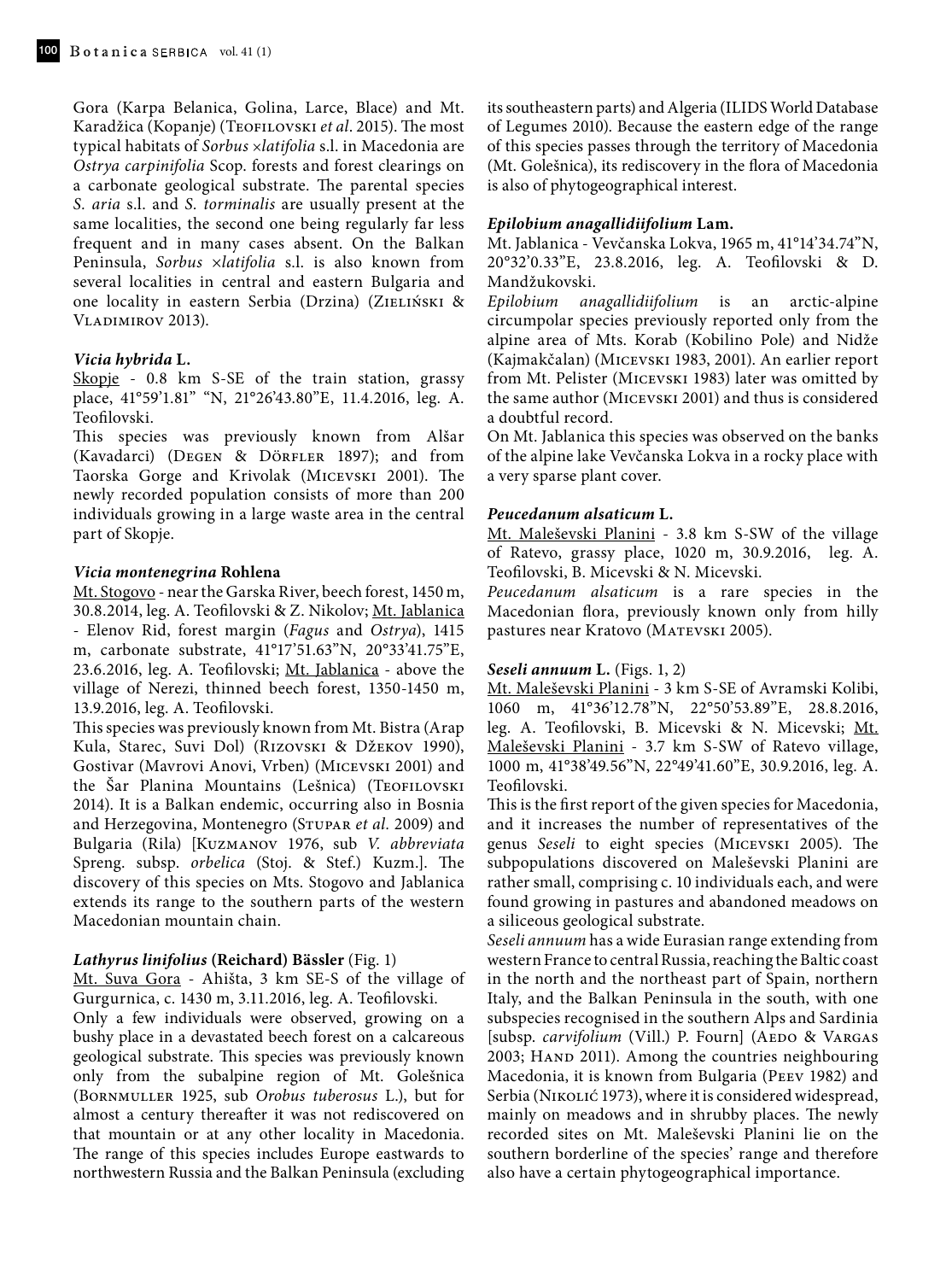

**Fig. 1.** Distribution of *Lactuca plumieri* (**•**)**,** *Lathyrus linifolius* (**◊**), *Seseli annuum* (**✳**) and *Serratula tinctoria* ( ) in Macedonia. The symbols of new records are underlined.

#### *Staehelina uniflosculosa* **Sm.**

Struga – near the village of Kališta, 750 m, 9.8.2016, leg. A. Teofilovski.

This is a small Balkan endemic shrub, in Macedonia obscurely known from two reports. The first one is from "Lubnica" (FORMANEK 1898; VANDAS 1909), which probably refers to the village of Lubnica, located at the foot of Mt. Serta. The second one is from Alšar (Kavadarci) (Hadžiablahović 2004) and is based only on a personal communication with T. Wraber. *Staehelina uniflosculosa* was also mentioned by Hayek (1928-1931) for Macedonia, but this report is practically useless because in the cited work the term Macedonia includes modern-day northern Greece and southwest Bulgaria. It would be appropriate also to mention a report from Dobro Pole (the Greek part of Mt. Nidže), situated close to the Macedonian - Greek border (VELENOVSKÝ 1922).

In view of the insufficient relevance of previous data, the discovery of *Staehelina uniflosculosa* near Struga is considered the first confirmation of its presence in the flora of Macedonia. The recorded site is located in the coastal area of Lake Ohrid, between the village of Kališta and the "Izgrev" Hotel. Despite a careful search of the vicinity, only three patches of *Staehelina uniflosculosa*  were found, growing on an area of  $c$ . 10  $m<sup>2</sup>$  in bushy or open rocky places on a calcareous geological substrate.

## *Carduus personata* **(L.) Jacq. subsp.** *albidus* **(Adamović) Kazmi**

Mt. Jablanica - 1,3 km SW of the village of Lakavica, 1460 m, 41°19'1.09"N, 20°31'15.93"E, 7.7.2016 leg. A. Teofilovski; Mt. Jablanica - 0.6 km NW-N of the village of Lakavica, 1430 m, 10.8.2016, leg. A. Teofilovski; Šar



**Fig. 2.** *Seseli annuum* (photo A. Teofilovski).

Planina Mountains - near the Čaušička River, 1390 m, 4.8.1988, leg. A. Teofilovski.

This species was previously known only from Mt. Skopska Crna Gora (Banjašnica, Ginovce and Pešter) (Grupče 1958) and the Šar Planina Mountains (the road to Lešnica) (Micevski 1978, sub *C. personata*  subsp. *albidus*). The reports from Mt. Skopska Crna Gora probably also refer to subsp. *albidus*. At the newly discovered localities, this robust plant grows abundantly near mountain streams and forest margins, usually accompanied by some of following species: *Chamerion angustifolium* (L.) Holub., *Doronicum austriacum* Jacq., *Cirsium appendiculatum* Griseb., *Urtica dioica* L., *Telekia speciosa* (Schreb.) Baumg., *Petasites* sp., etc.

#### *Serratula tinctoria* **L.** (Fig. 1)

Mt. Maleševski Planini - 3.1 km SW of the village of Ratevo, 915-940 m, 41°39'11.73"N, 22°49'42.43"E, 30.9.2016, leg. A. Teofilovski, B. Micevski & N. Micevski. *Serratula tinctoria* was previously known only from Mt. Osogovo (Sultan Tepe) (Urumov 1923) and the vicinity of Strumica (RUDSKI 1943), but its presence in the Macedonian flora was not confirmed by recent authors. The newly discovered population on Mt. Maleševski Planini comprises c. 30 individuals growing on temporarily wet meadows and their margins.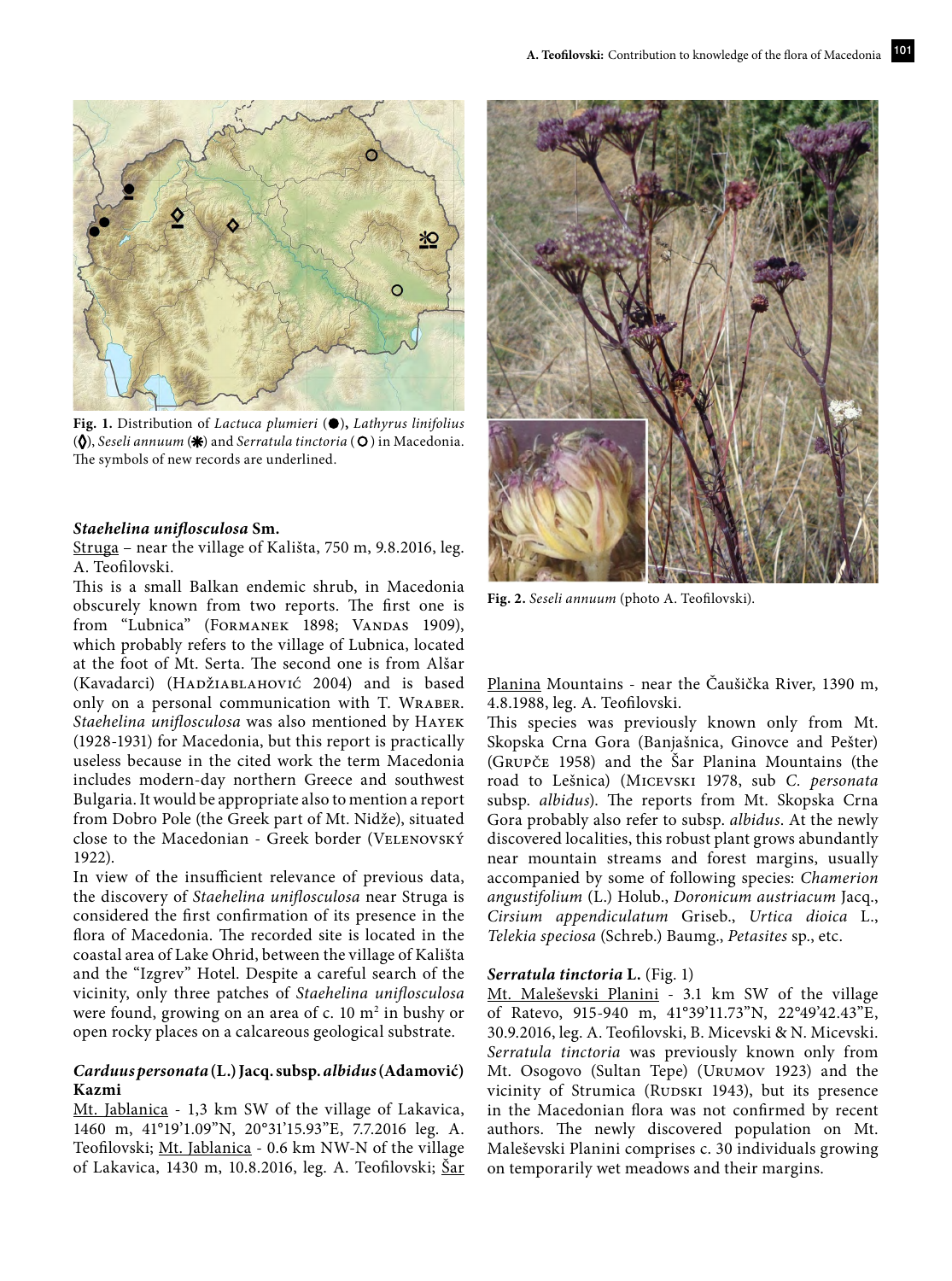## *Lactuca plumieri* **(L.) Gren. & Godr.** (Fig. 1)

[Syn.: *Mulgedium plumieri* (L.) DC.] Šar Planina Mountains - village of Novo Selo, 2.3 km W of the water capture, forest clearing, siliceous substrate, 1810 m, 41°56'55.37"N, 20°48'37.21"E, 09.08.2015, leg. A. Teofilovski, Z. Nikolov & D. Mandžukovski; Šar Planina Mountains - village of Novo Selo, 0.5 km S of the water capture, beech forest, siliceous substrate, 1560 m, 16.09.2015, leg. A. Teofilovski.

This species was previously known only from Mt. Korab (Nivište) (Košanin 1909, sub *Mulgedium plumieri*) and Gorna Radika (Grebenščikov 1937, sub *M. plumieri*). The latter author did not indicate any specific locality from the area of Gorna Radika, which includes the Macedonian part of Mt. Korab, the northwest part of Mt. Bistra and the southernmost part of the Šar Planina Mountains.

## *Schoenus nigricans* **L.**

Poreče - 3.3 km SW of the village of Breznica, 520 m, 41°42'17.00"N, 21°12'32.59"E, 11.5.2016, leg. A. Teofilovski.

This is a rare species of wet habitats, one previously known only from the marsh near Negorička Banja (Gevgelija) (Micevski 1967). On the newly discovered site in Poreče, only several patches of the given species were observed. At this locality, it grows on the bottom of a small temporarily wet gully within the belt of a *Quercus pubescens* Willd. and *Carpinus orientalis* Mill. forest on a calcareous geological substrate.

## **CONCLUSION**

The author's recent floristic study performed in different parts of Macedonia has yielded certain important data regarding the flora of that country and the wider region, some of which are presented in this paper. *Seseli annuum* is reported for the first time from Macedonia. Three species (*Lathyrus linifolius*, *Lactuca plumieri*  and *Serratula tinctoria*) are rediscovered in the flora of Macedonia after eight or more decades, and the presence of *Staehelina uniflosculosa* in the country's flora is confirmed. One or more new localities are added for the following seven rare taxa in the flora of Macedonia: *Carduus personata* subsp. *albidus*, *Epilobium anagallidiifolium, Peucedanum alsaticum, Schoenus nigricans, Sorbus* ×*latifolia* s.l., *Vicia hybrida*  and *V. montenegrina.*

**Acknowledgements —** The author would like to thank the two anonymous reviewers for their valuable comments.

## **REFERENCES**

- Aedo C & Vargas P. 2003. *Seseli* L. In: Nieto Feliner G, Herero A & Jury SL (eds.), *Flora Iberica* **10**, pp. 202-215, Real Jardín Botánico-CSIC, Madrid.
- Bornmüller J. 1925. Beiträge zur flora Macedoniens. **I**. *Botanische Jahrbücher für Systematik, Pflanzengeschichte und Pflanzengeographie* **59**: 293-504.
- Degen A & Dörfler I. 1897. Beitrag zur Flora Albaniens und Mazedoniens. *Denkschriften der Kaiserlichen Akademie der Wissenschaften. Mathematischnaturwissenschaftliche Klasse* **64**: 701-748.
- Formânek E. 1898. Fünfter Beitrag zur Flora von Mazedonien. *Verhandlungen des naturforschenden Vereines in Brünn* **37**: 1-97.
- Grebenščikov O. 1937. Biljnogeografski pregled šuma u slivu Gornje Radike. *Glasnik Skopskog naučnog društva, odeljenje prirodnih nauka* **13**(6): 107-124.
- Grupče L. 1958. Vrz rastitelnosta na Skopska Crna Gora. *Filozofski Fakultet na Univerzitetot Skopje. Prirodnomatematički Oddel. Posebni Izdanija* **9**: 1-80.
- Hadžiablahović S. 2004. *Staehelina uniflosculosa* Sibth. & Sm. (*Asteraceae*) - the new Balkan endemic species in the flora of Montenegro. *Glasnik Republičkog Zavoda za Zaštitu Prirode, Podgorica* **27-28**: 71-75.
- Hand R. 2011. *Apiaceae*. In*: Euro+Med Plantbase the information resource for Euro-Mediterranean plant diversity*. Published on the Internet http://ww2.bgbm. org/EuroPlusMed/ [accessed 9.2.2017]
- Hayek A. 1928-1931. Prodromus florae peninsulae Balcanicae **2**. *Repertorium novarum specierum regni vegetabilis* **30**(2): 1–1152.
- Košanin N. 1909. Beitrag zur Flora der Korab und Bistra-Gebirge in Albanien. *Magyar Botanikai Lapok* **8**: 206- 211.
- Kurtto A. 2009. *Rosaceae* (pro parte majore). In: *Euro+Med Plantbase - the information resource for Euro-Mediterranean plant diversity*. Published on the Internet http://ww2.bgbm.org/EuroPlusMed/ [accessed 9.2.2017]
- Kutzelnigg H. 1995. *Sorbus* L. In: Conert HJ, Hamann U, Schultze-Motel W & Wagenitz G (eds.), *Gustav Hegi*, *Illustrierte Flora von Mitteleuropa* Ed. 2, **IV/2B**, pp. 328–385, Blackwell Wissenschafts-Verlag, Berlin & Wien.
- Kuzmanov B. 1976. *Vicia* L. In: Jordanov D (ed.), *Flora na Narodna Republika B'lgaria* **6**, pp. 442-503, B'lgarska Akademija na Naukite, Sofija.
- Matevski V. 2005. *Peucedanum* L. In Micevski K (ed.), *Flora na Republika Makedonija* **I(6)**, pp. 1627-1635, Makedonska Akademija na Naukite i Umetnostite, Skopje.
- Micevski K. 1967. Blatnata vegetacija kaj Negorička Banja i nejzinoto značenje za singenezata na Blatnata vegetacija vo Makedonija. *Godišen zbornik, Prirodno-Matematički Fakultet na Univerzitetot Skopje. Biologija* **19**: 31-45.
- Micevski K. 1978. Retki i nepoznati vidovi za florata na Makedonija. *Godišen zbornik, Biologija* **31**: 149-163.

Micevski K. 1983. Prilog za zapoznavanje na florata na